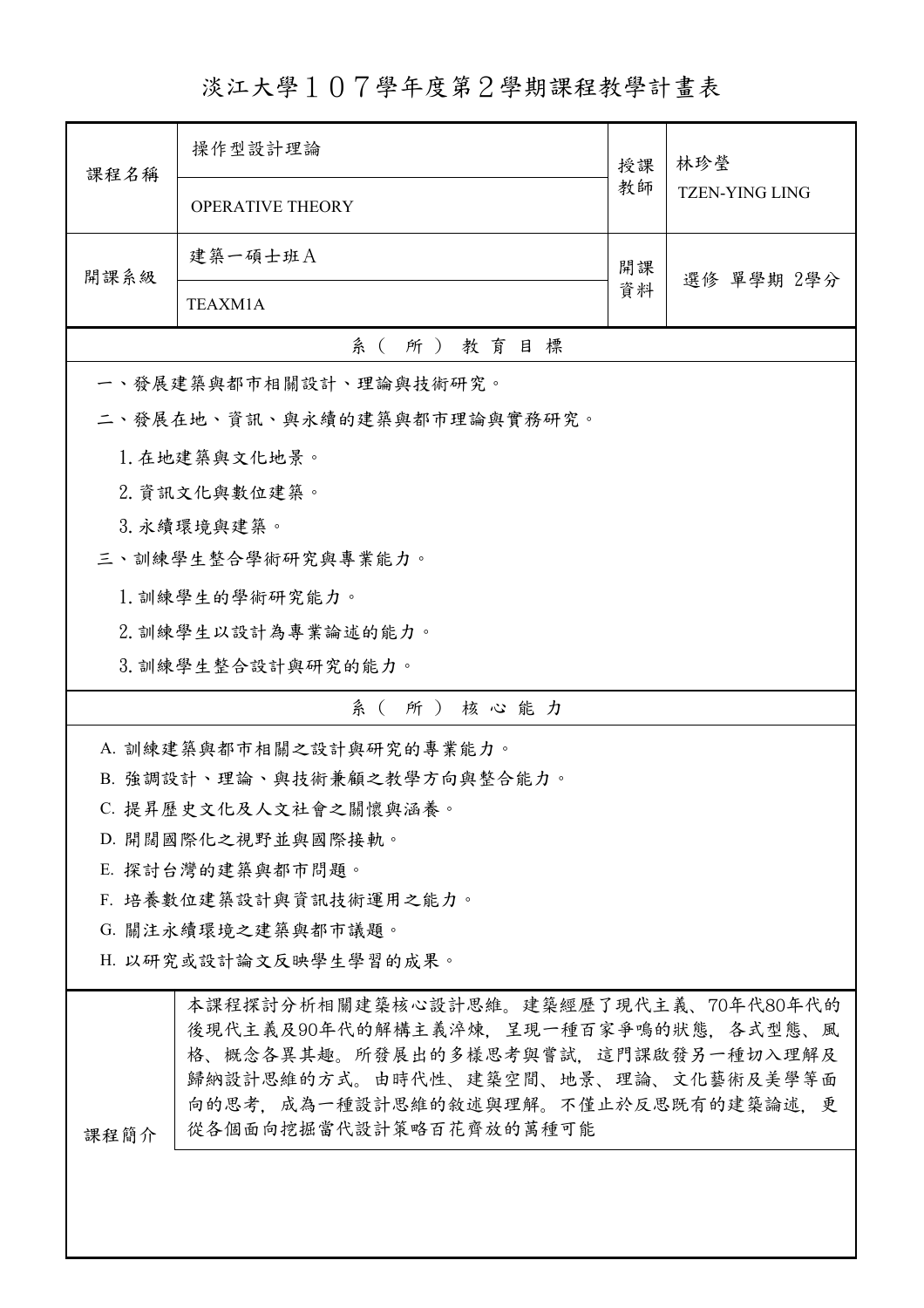|                                                                                                                                                                                                                                                                                                                 | Expect a design thinking experience in core design thinking abilities. We<br>begin with modernity, claimed and defined by the West, was fundamentally<br>global. We will explore the cultural and symbolic dimensions and the<br>fundamental design thinking, focusing on the ways in which globality and<br>locality reconcile when local settlement practices/spatial cultures. While<br>recognizing our subjective position within the Western academe, we will<br>critically examine culturally constructed categories that frame professional<br>understandings and interventions in architecture and urbanism. |                                               |                |               |  |  |  |
|-----------------------------------------------------------------------------------------------------------------------------------------------------------------------------------------------------------------------------------------------------------------------------------------------------------------|----------------------------------------------------------------------------------------------------------------------------------------------------------------------------------------------------------------------------------------------------------------------------------------------------------------------------------------------------------------------------------------------------------------------------------------------------------------------------------------------------------------------------------------------------------------------------------------------------------------------|-----------------------------------------------|----------------|---------------|--|--|--|
|                                                                                                                                                                                                                                                                                                                 | 本課程教學目標與目標層級、系(所)核心能力相關性                                                                                                                                                                                                                                                                                                                                                                                                                                                                                                                                                                                             |                                               |                |               |  |  |  |
|                                                                                                                                                                                                                                                                                                                 | 一、目標層級(選填):<br>(一)「認知」(Cognitive 簡稱C)領域:C1 記憶、C2 瞭解、C3 應用、C4 分析、<br>C5 評鑑、C6 創造<br>(二)「技能」(Psychomotor 簡稱P)領域:P1 模仿、P2 機械反應、P3 獨立操作、<br>P4 聯結操作、P5 自動化、P6 創作<br>(三)「情意」(Affective 簡稱A)領域:Al 接受、A2 反應、A3 重視、A4 組織、<br>A5 内化、A6 實踐                                                                                                                                                                                                                                                                                                                                                                                     |                                               |                |               |  |  |  |
| 二、教學目標與「目標層級」、「系(所)核心能力」之相關性:<br>(一)請先將課程教學目標分別對應前述之「認知」、「技能」與「情意」的各目標層級,<br>惟單項教學目標僅能對應C、P、A其中一項。<br>(二)若對應「目標層級」有1~6之多項時,僅填列最高層級即可(例如:認知「目標層級」<br>對應為C3、C5、C6項時,只需填列C6即可,技能與情意目標層級亦同)。<br>(三)再依據所訂各項教學目標分別對應其「系(所)核心能力」。單項教學目標若對應<br>「系(所)核心能力 , 有多項時, 則可填列多項「系(所)核心能力」。<br>(例如:「系(所)核心能力﹔可對應A、AD、BEF時,則均填列。) |                                                                                                                                                                                                                                                                                                                                                                                                                                                                                                                                                                                                                      |                                               |                |               |  |  |  |
| 序                                                                                                                                                                                                                                                                                                               | 教學目標(中文)                                                                                                                                                                                                                                                                                                                                                                                                                                                                                                                                                                                                             | 教學目標(英文)                                      |                | 相關性           |  |  |  |
| 號                                                                                                                                                                                                                                                                                                               |                                                                                                                                                                                                                                                                                                                                                                                                                                                                                                                                                                                                                      |                                               |                | 目標層級 系(所)核心能力 |  |  |  |
|                                                                                                                                                                                                                                                                                                                 | 1 1.培育學生具備設計思考基本素養                                                                                                                                                                                                                                                                                                                                                                                                                                                                                                                                                                                                   | basic design thinking ability                 | C <sub>1</sub> | AC            |  |  |  |
| $\overline{2}$                                                                                                                                                                                                                                                                                                  | 2.鍛鍊學生建築思維應用之能力                                                                                                                                                                                                                                                                                                                                                                                                                                                                                                                                                                                                      | train architectural analysis<br>skills        | A <sub>2</sub> | <b>DGH</b>    |  |  |  |
|                                                                                                                                                                                                                                                                                                                 | 3 3.建立學生的當代建築的知識                                                                                                                                                                                                                                                                                                                                                                                                                                                                                                                                                                                                     | absorb contemporary<br>architectural thinking | C <sub>1</sub> | AEF           |  |  |  |
| $\overline{4}$                                                                                                                                                                                                                                                                                                  | 4.訓練學生對於設計策略相關議題<br>的思考                                                                                                                                                                                                                                                                                                                                                                                                                                                                                                                                                                                              | basic knowledge on design<br>strategy         | C <sub>6</sub> | <b>ABCF</b>   |  |  |  |
|                                                                                                                                                                                                                                                                                                                 | 教學目標之教學方法與評量方法                                                                                                                                                                                                                                                                                                                                                                                                                                                                                                                                                                                                       |                                               |                |               |  |  |  |
| 序<br>號                                                                                                                                                                                                                                                                                                          | 教學目標                                                                                                                                                                                                                                                                                                                                                                                                                                                                                                                                                                                                                 | 教學方法                                          | 評量方法           |               |  |  |  |
|                                                                                                                                                                                                                                                                                                                 | 1 1.培育學生具備設計思考基本素養                                                                                                                                                                                                                                                                                                                                                                                                                                                                                                                                                                                                   | 講述、賞析                                         | 報告             |               |  |  |  |
| $\overline{2}$                                                                                                                                                                                                                                                                                                  | 2.鍛鍊學生建築思維應用之能力                                                                                                                                                                                                                                                                                                                                                                                                                                                                                                                                                                                                      | 討論、問題解決                                       | 報告、上課表現        |               |  |  |  |
|                                                                                                                                                                                                                                                                                                                 | 3 3.建立學生的當代建築的知識                                                                                                                                                                                                                                                                                                                                                                                                                                                                                                                                                                                                     | 講述、賞析                                         | 報告、上課表現        |               |  |  |  |
| $\vert$ 4                                                                                                                                                                                                                                                                                                       | 4.訓練學生對於設計策略相關議題<br>的思考                                                                                                                                                                                                                                                                                                                                                                                                                                                                                                                                                                                              | 賞析                                            | 報告             |               |  |  |  |
|                                                                                                                                                                                                                                                                                                                 |                                                                                                                                                                                                                                                                                                                                                                                                                                                                                                                                                                                                                      |                                               |                |               |  |  |  |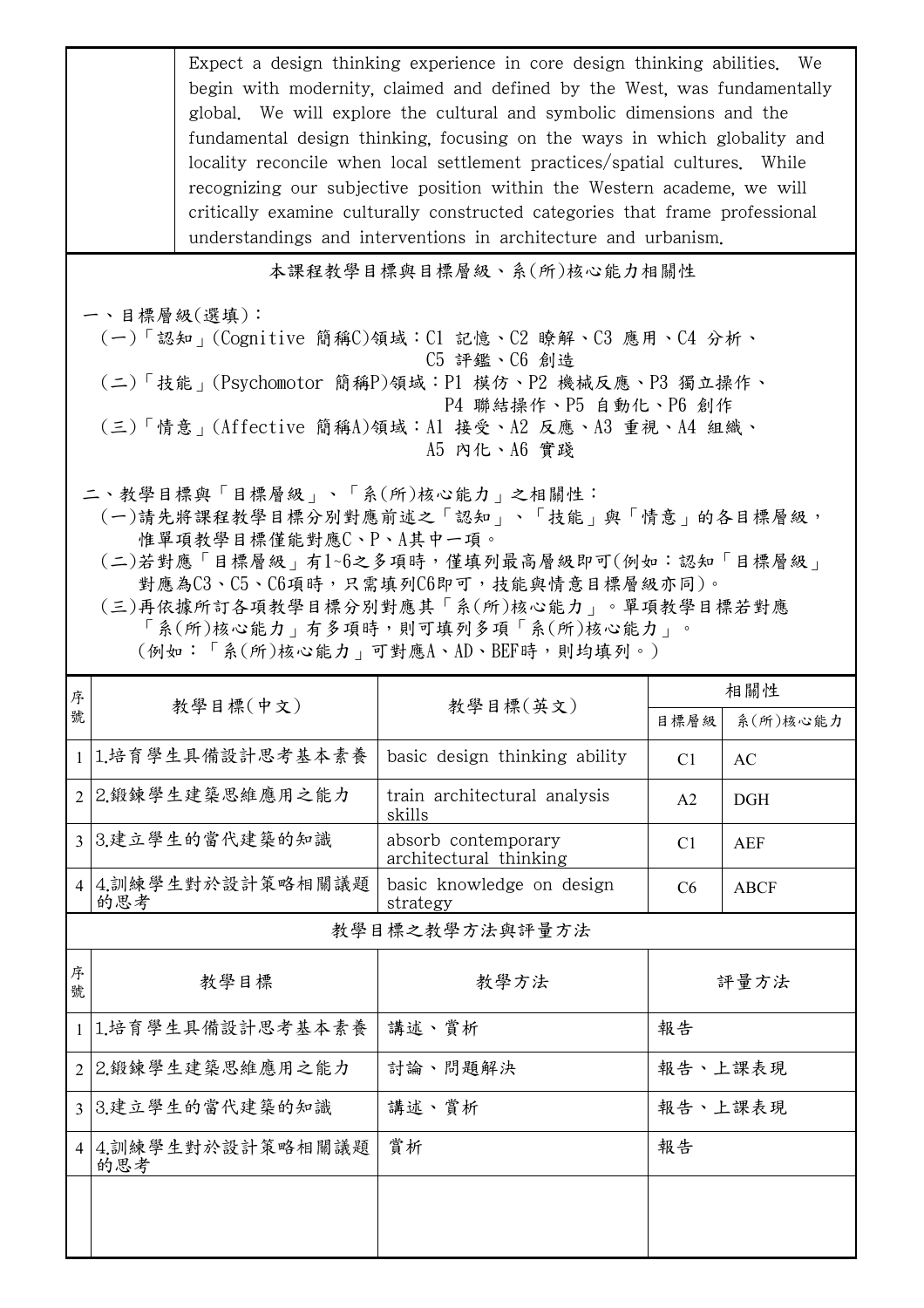| 本課程之設計與教學已融入本校校級基本素養        |                            |                                    |                                                                                                                                                                                                                                                                                                       |                                                              |  |
|-----------------------------|----------------------------|------------------------------------|-------------------------------------------------------------------------------------------------------------------------------------------------------------------------------------------------------------------------------------------------------------------------------------------------------|--------------------------------------------------------------|--|
| 淡江大學校級基本素養                  |                            |                                    | 內涵說明                                                                                                                                                                                                                                                                                                  |                                                              |  |
| 全球視野<br>$\langle \ \rangle$ |                            |                                    | 培養認識國際社會變遷的能力,以更寬廣的視野了解全球化<br>的發展。                                                                                                                                                                                                                                                                    |                                                              |  |
| 資訊運用<br>$\langle \ \rangle$ |                            |                                    | 熟悉資訊科技的發展與使用,並能收集、分析和妥適運用資<br>訊。                                                                                                                                                                                                                                                                      |                                                              |  |
| 洞悉未來<br>$\langle \rangle$   |                            |                                    | 瞭解自我發展、社會脈動和科技發展,以期具備建構未來願<br>景的能力。                                                                                                                                                                                                                                                                   |                                                              |  |
| 品德倫理<br>$\langle \ \rangle$ |                            |                                    | 了解為人處事之道,實踐同理心和關懷萬物,反省道德原則<br>的建構並解決道德爭議的難題。                                                                                                                                                                                                                                                          |                                                              |  |
| 獨立思考                        |                            |                                    | 鼓勵主動觀察和發掘問題,並培養邏輯推理與批判的思考能<br>力。                                                                                                                                                                                                                                                                      |                                                              |  |
| 樂活健康                        |                            |                                    | 注重身心靈和環境的和諧,建立正向健康的生活型態。                                                                                                                                                                                                                                                                              |                                                              |  |
| 團隊合作                        |                            |                                    | 體察人我差異和增進溝通方法,培養資源整合與互相合作共<br>同學習解決問題的能力。                                                                                                                                                                                                                                                             |                                                              |  |
| 美學涵養<br>$\langle \rangle$   |                            |                                    | 培養對美的事物之易感性,提升美學鑑賞、表達及創作能<br>力。                                                                                                                                                                                                                                                                       |                                                              |  |
|                             |                            |                                    | 授課進度表                                                                                                                                                                                                                                                                                                 |                                                              |  |
| 週<br>欤                      | 日期起訖                       |                                    | 內 容 (Subject/Topics)                                                                                                                                                                                                                                                                                  | 備註                                                           |  |
|                             | $108/02/18$ ~<br>108/02/24 |                                    | INTRODUCTION AND OVERVIEW 課程介紹                                                                                                                                                                                                                                                                        | Edward Said:<br>Orientalism                                  |  |
| $\mathfrak{D}$              | $108/02/25$ ~<br>108/03/03 | 2005. "Introduction." pp. $1-13$ . | GLOBALIZING MODERNITY-1. Jyoti Hosagrahar.<br>Indigenous Modernities: Negotiating Architecture and<br>Urbanism, London, New York, New Delhi: Routledge,                                                                                                                                               | 3. Zeynep Celik,<br>"Islamic Quarters in<br>Western Cities." |  |
| 3                           | $108/03/04$ ~<br>108/03/10 | pp.59-77.                          | HISTORIC CITIES AND CONTEMPORARY<br>URBANISM 歷史城市與當代都市思維 1. Hosagrahar,<br>Indigenous Modernities, 2005. "Fragmented Domestic<br>Landscapes: From Mansions to Margins," pp. $15-45$ .<br>2. Zeynep Çelik. "Le Corbusier, Orientalism,<br>Colonialism. <sup>1</sup> In Assemblage, vol.17, April 1992, | 需先閱讀參考資料                                                     |  |
| 4                           | $108/03/11$ ~<br>108/03/17 |                                    | DESIGN THINKING- IDENTITIES I 設計思維 1                                                                                                                                                                                                                                                                  |                                                              |  |
| 5                           | $108/03/18$ ~<br>108/03/24 |                                    | DESIGN THINKING- IDENTITIES II 設計思維 2                                                                                                                                                                                                                                                                 |                                                              |  |
| 6                           | $108/03/25$ ~<br>108/03/31 |                                    | DESIGN THINKING- IDENTITIES III 設計思維 3                                                                                                                                                                                                                                                                |                                                              |  |
| 7                           | $108/04/01$ ~<br>108/04/07 |                                    | DESIGN THINKING- IDENTITIES IV 設計思維 4                                                                                                                                                                                                                                                                 |                                                              |  |
| 8                           | $108/04/08$ ~<br>108/04/14 | DIFFERENT WORLD 異樣的世界              |                                                                                                                                                                                                                                                                                                       |                                                              |  |
| 9                           | $108/04/15$ ~<br>108/04/21 | 學生報告                               |                                                                                                                                                                                                                                                                                                       |                                                              |  |
|                             |                            |                                    |                                                                                                                                                                                                                                                                                                       |                                                              |  |